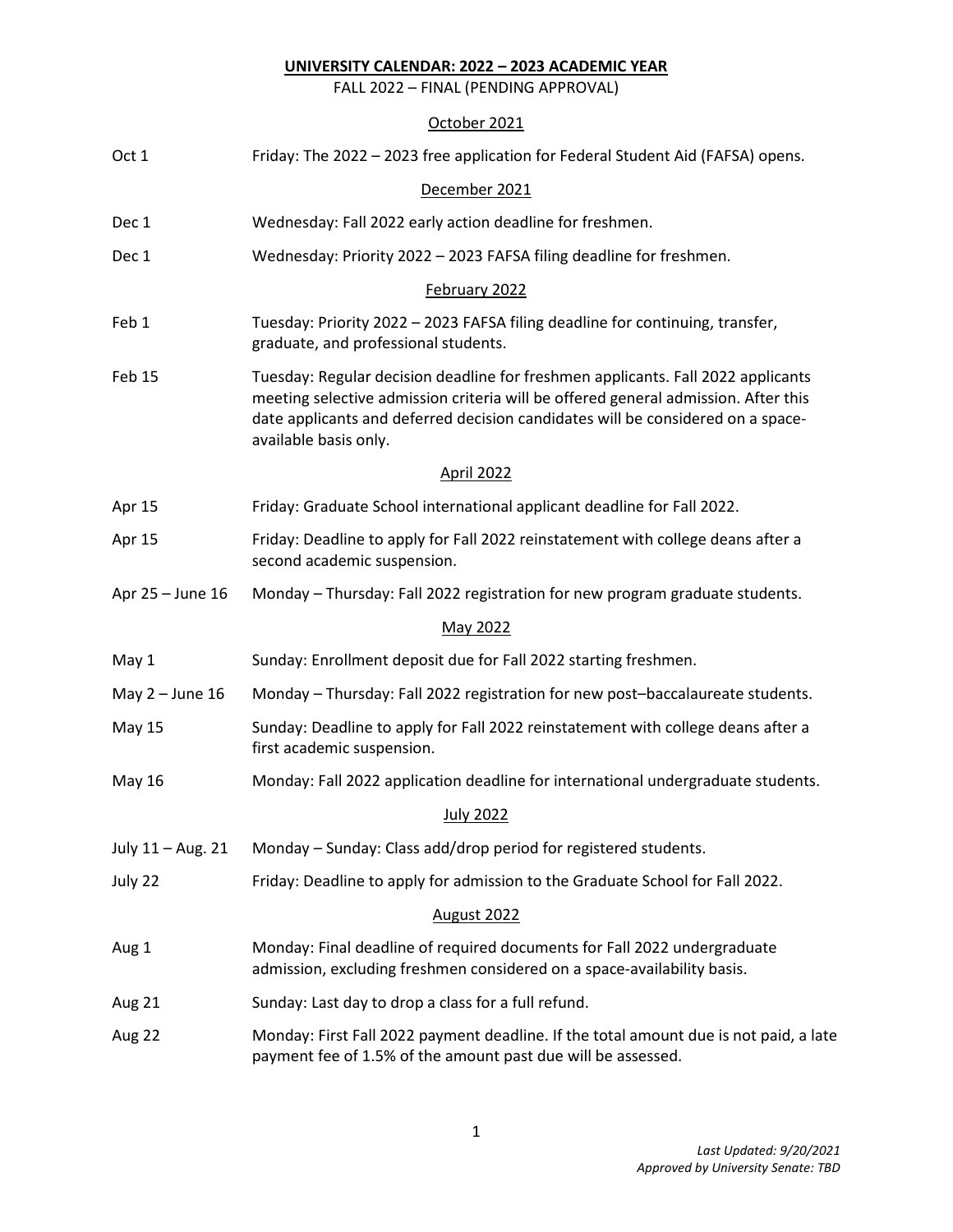FALL 2022 – FINAL (PENDING APPROVAL)

- Aug 22 Monday: First day of classes. Aug 22 – 26 Monday – Friday: Late registration for returning students and applicants cleared for late admission. A late fee is assessed for students who register late. Aug 26 Friday: Last day to add a class for Fall 2022. Aug 26 Friday: Last day to fully withdraw or reduce course load and receive an 80% refund. Aug 31 Wednesday: Last day for employees to submit EEP form to Human Resource Services to confirm Fall 2022 registration and tuition waiver. September 2022 Sept 5 Monday: Labor Day (Holiday – Classes Do Not Meet). Sept 9 Friday: Last day to drop a class without it appearing on a transcript. Sept 9 Friday: Last day to change grading option (pass/fail to letter grade or letter grade to pass/fail; credit to audit or audit to credit). Sept 20 Tuesday: Last day for December degree doctoral candidates to submit a Notification of Intent to schedule a final examination in the Graduate School. Sept 21 Wednesday: Last day to fully withdraw or reduce course load and receive a 50% refund. Sept 21 Wednesday: Deadline for submission of application and all required documents to appeal residency status for Fall 2022. Sept 22 Thursday: Monthly payment deadline. If the total amount due is not paid, a late payment fee of 1.5% of the amount past due will be assessed. October 2022 Oct 10 Monday: Midterm grade submission window opens. Oct 10 – Nov 22 Monday – Tuesday: Spring 2023 registration for new students in the following categories: Online Certificate, Non-Degree, Certificate Non-Degree, Visiting, and Online Degree Seeking. Oct 22 Saturday: Monthly payment deadline. If the total amount due is not paid, a late payment fee of 1.5% of the amount past due will be assessed. Oct 24 Monday: Midterm grade submission window closes. Oct 24 Monday: Midterm of Fall 2022 (end of the ninth week of classes). Oct 24 – 25 Monday – Tuesday: Fall Break (Classes Do Not Meet). Oct 24 – Nov 16 Monday – Wednesday: Students cannot change academic majors.
- Oct 31 Nov 22 Monday Tuesday: Priority registration for Spring 2023.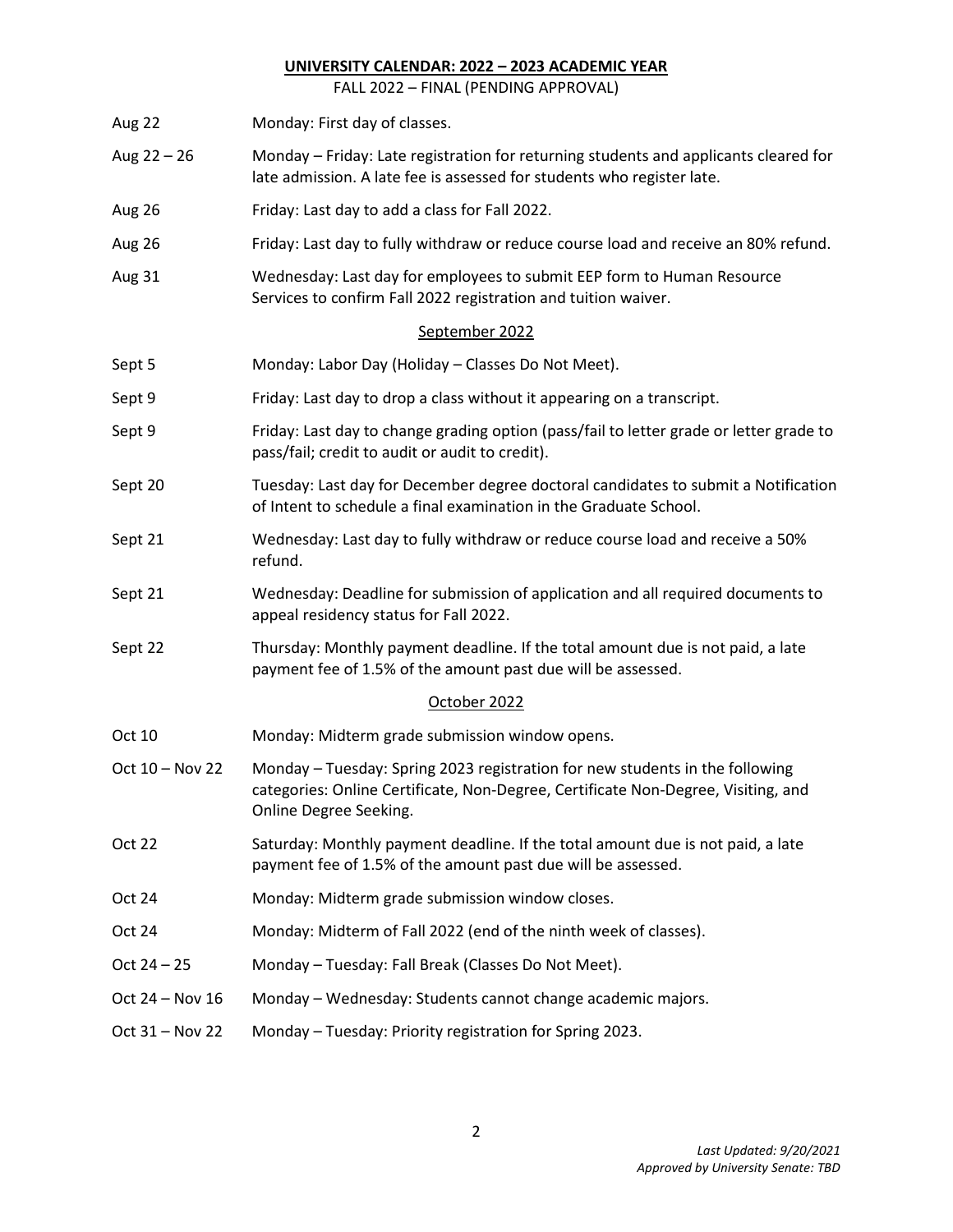FALL 2022 – FINAL (PENDING APPROVAL)

# November 2022

| Nov 1            | Tuesday: Last day for to apply for a December 2022 undergraduate or graduate<br>degree in myUK.                                                                                                           |  |  |  |
|------------------|-----------------------------------------------------------------------------------------------------------------------------------------------------------------------------------------------------------|--|--|--|
| Nov 2            | Wednesday: Last day to fully withdraw or reduce course load. After this date<br>students are only permitted withdraw for urgent non-academic reasons.                                                     |  |  |  |
| Nov 17           | Thursday: Last day candidates for a December 2022 graduate degree can schedule a<br>final examination in the Graduate School.                                                                             |  |  |  |
| <b>Nov 22</b>    | Tuesday: Monthly payment deadline. If the total amount due is not paid, a late<br>payment fee of 1.5% of the amount past due will be assessed.                                                            |  |  |  |
| Nov $23 - 26$    | Wednesday - Saturday: Thanksgiving Break (Classes Do Not Meet).                                                                                                                                           |  |  |  |
| Nov 28 - Jan 8   | Monday - Sunday: Registration for new program graduate students for Spring 2023.                                                                                                                          |  |  |  |
| Nov 28 - Jan 8   | Monday - Sunday: Add/Drop for registered students and students who have not<br>registered for Spring 2023.                                                                                                |  |  |  |
|                  | December 2022                                                                                                                                                                                             |  |  |  |
| Dec 1            | Thursday: Last day candidates for a December 2022 graduate degree can sit for a<br>final examination.                                                                                                     |  |  |  |
| Dec 1            | Thursday: Early action deadline for freshmen applying for admission for Fall 2023.                                                                                                                        |  |  |  |
| Dec $5 -$ Jan 8  | Monday - Sunday: Registration for new post-baccalaureate students for Spring<br>2023.                                                                                                                     |  |  |  |
| Dec $5 - 7$      | Monday - Wednesday: Prep Days (Classes Meet).                                                                                                                                                             |  |  |  |
| Dec <sub>5</sub> | Monday: Final grade submission window opens.                                                                                                                                                              |  |  |  |
| Dec 7            | Wednesday: Last day of classes.                                                                                                                                                                           |  |  |  |
| Dec $8-9$        | Thursday - Friday: Reading Days (Classes Do Not Meet).                                                                                                                                                    |  |  |  |
| Dec 9            | Friday: Last day for December 2022 degree candidates to submit thesis/dissertation<br>(ETD) for format review to the Graduate School via UKnowledge.                                                      |  |  |  |
| $Dec 12 - 15$    | Monday - Thursday: Final Examinations.                                                                                                                                                                    |  |  |  |
| <b>Dec 16</b>    | Friday: End of Fall 2022.                                                                                                                                                                                 |  |  |  |
| <b>Dec 16</b>    | Friday: Last day for December 2022 degree candidates to submit a final revised<br>thesis/dissertation (EDT) for acceptance by the Graduate School (for those students<br>who first submitted December 9). |  |  |  |
| Dec 16           | Friday: December Commencement.                                                                                                                                                                            |  |  |  |
| <b>Dec 19</b>    | Monday: Final grade submission window closes at 12:00p.m. (noon).                                                                                                                                         |  |  |  |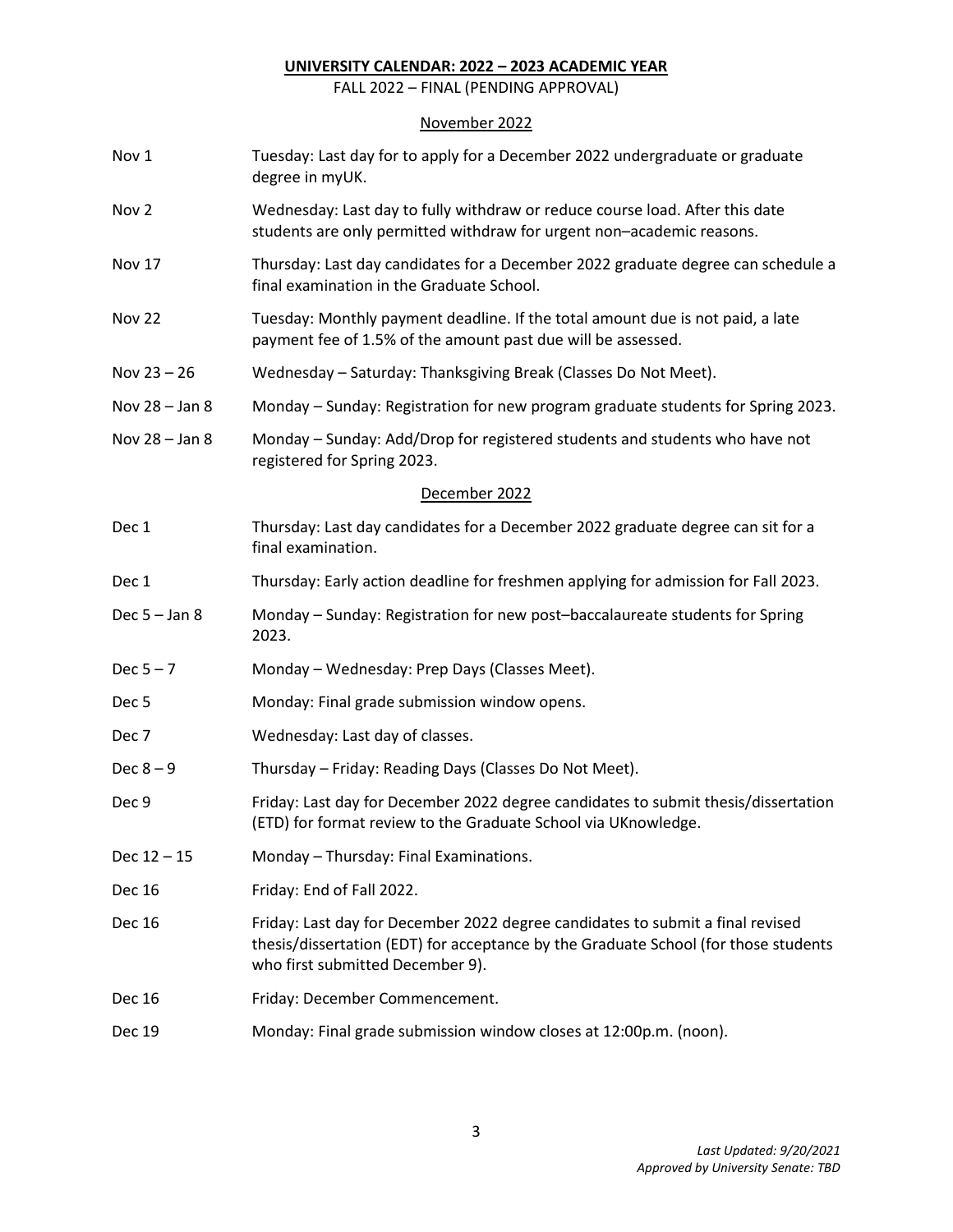FALL 2022 – FINAL (PENDING APPROVAL)

|               | Mon. | Tues. | Wed. | Thurs. | Fri. | <b>Teaching Days</b> |    |
|---------------|------|-------|------|--------|------|----------------------|----|
| August        |      |       |      |        |      | August               | 8  |
| September     | 3    | 4     | 4    | 5      | 5    | September            | 21 |
| October       |      | 3     | 4    | 4      | 4    | October              | 19 |
| November      | 4    | 5     | 4    | 3      | 3    | November             | 19 |
| December      |      |       |      |        |      | December             |    |
| <b>Totals</b> | 14   | 15    | 15   | 14     | 14   | Total                | 72 |

#### **SUMMARY OF TEACHING DAYS – FALL 2022**

| <b>Teaching Days</b> |    |  |  |  |  |
|----------------------|----|--|--|--|--|
| August               | 8  |  |  |  |  |
| September            | 21 |  |  |  |  |
| October              | 19 |  |  |  |  |
| November             | 19 |  |  |  |  |
| December             | 5  |  |  |  |  |
| Total                | 72 |  |  |  |  |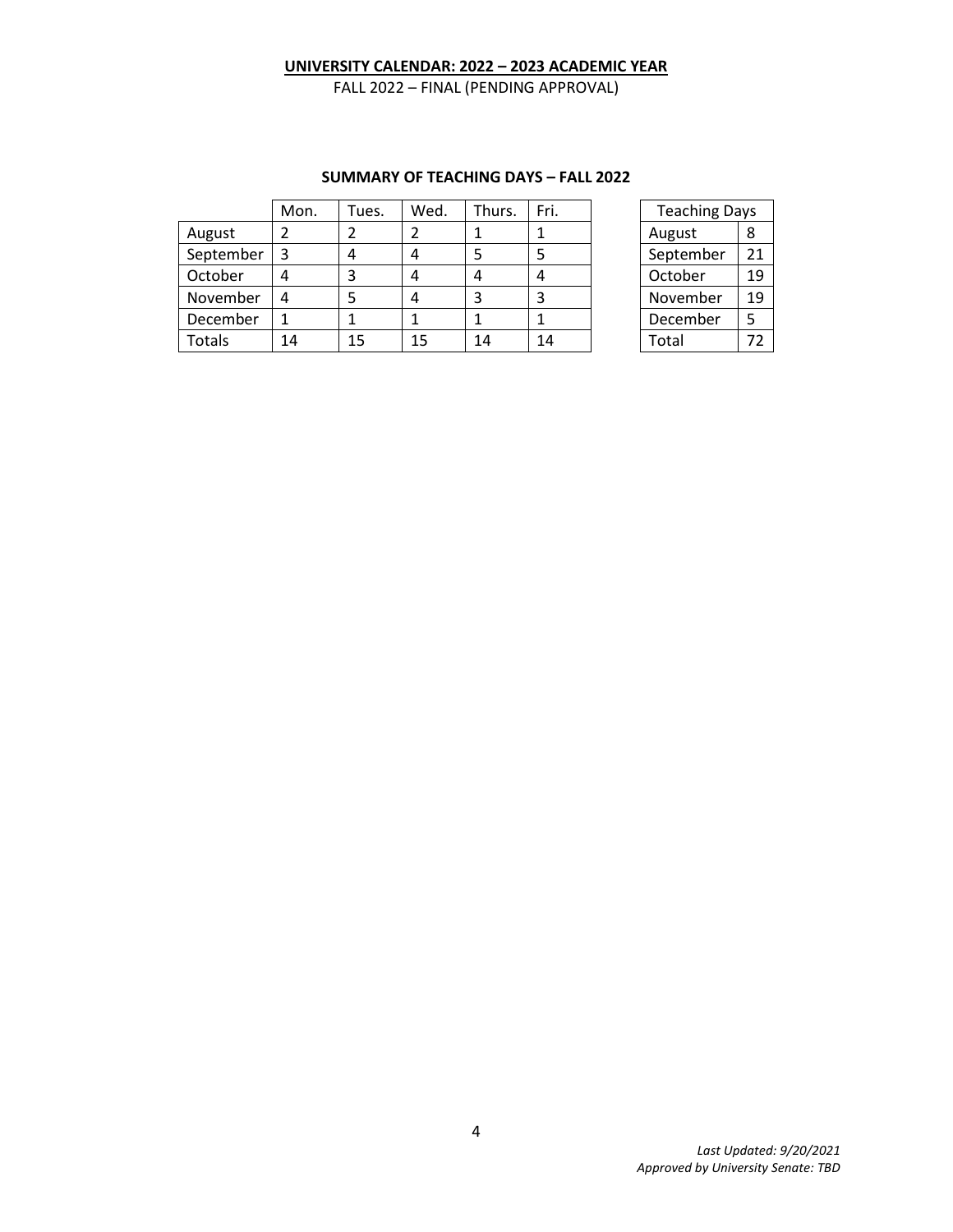WINTER 2022 – FINAL (PENDING APPROVAL)

# October 2022

| Oct 17            | Monday: Priority deadline for Winter 2022 admission.                                                                                                      |  |  |  |  |
|-------------------|-----------------------------------------------------------------------------------------------------------------------------------------------------------|--|--|--|--|
| November 2022     |                                                                                                                                                           |  |  |  |  |
| Oct $31 -$ Nov 22 | Monday - Tuesday: Priority registration for Winter 2022.                                                                                                  |  |  |  |  |
| Nov 28 - Dec 16   | Monday - Friday: Registration continues for Winter 2022 for currently enrolled<br>students. Winter Intersession registration for newly admitted students. |  |  |  |  |
|                   | December 2022                                                                                                                                             |  |  |  |  |
| <b>Dec 15</b>     | Thursday: Deadline for admission to Winter 2022.                                                                                                          |  |  |  |  |
| Dec 18            | Sunday: Last day to drop a class for a full refund.                                                                                                       |  |  |  |  |
| Dec 19            | Monday: First day of classes.                                                                                                                             |  |  |  |  |
| Dec 19            | Monday: Last day to add a class for Winter 2022.                                                                                                          |  |  |  |  |
| <b>Dec 19</b>     | Monday: Last day to fully withdraw or reduce course load and receive an 80%<br>refund.                                                                    |  |  |  |  |
| Dec 22            | Thursday: Winter 2022 payment deadline. If the total amount due is not paid, a late<br>payment fee of 1.5% of the amount past due will be assessed.       |  |  |  |  |
|                   | January 2023                                                                                                                                              |  |  |  |  |
| Jan 2             | Monday: Last day to fully withdraw or reduce course load and receive an 50%<br>refund.                                                                    |  |  |  |  |
| Jan 2             | Monday: Last day to drop a class without it appearing on a transcript.                                                                                    |  |  |  |  |
| Jan 2             | Monday: Last day to change grading option (pass/fail to letter grade or letter grade<br>to pass/fail; credit to audit or audit to credit).                |  |  |  |  |
| Jan 2             | Monday: Last day to fully withdraw or reduce course load. After this date students<br>are only permitted withdraw for urgent non-academic reasons.        |  |  |  |  |
| Jan $3-5$         | Tuesday - Thursday: Prep Days (Classes Meet).                                                                                                             |  |  |  |  |
| Jan 6             | Friday: Final Examinations.                                                                                                                               |  |  |  |  |
| Jan 6             | Friday: End of Winter 2022.                                                                                                                               |  |  |  |  |
| Jan 9             | Monday: Final grade submission window closes at 12:00 p.m. (noon).                                                                                        |  |  |  |  |

|          | Mon. | $\tau$ ues. | Wed. | Thurs. | Fri. | <b>Teaching Days</b> |    |
|----------|------|-------------|------|--------|------|----------------------|----|
| December |      |             |      |        |      | December             | 10 |
| January  |      |             |      |        |      | January              |    |
| Totals   |      |             |      |        |      | Total                | 14 |

### **SUMMARY OF TEACHING DAYS – WINTER 2022**

| <b>Teaching Days</b> |    |  |  |  |  |
|----------------------|----|--|--|--|--|
| December             | 10 |  |  |  |  |
| January              |    |  |  |  |  |
| Total                | 14 |  |  |  |  |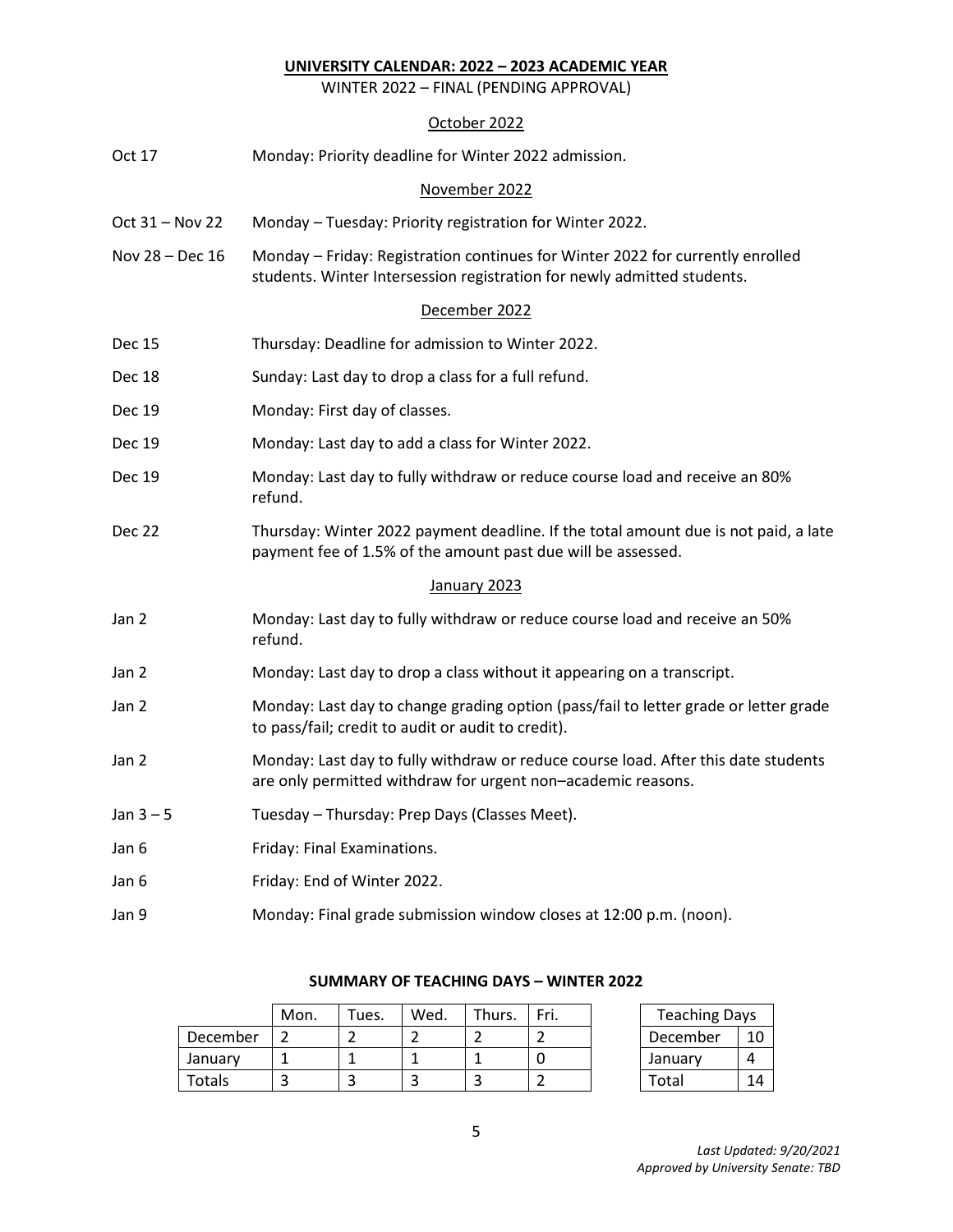SPRING 2023 – FINAL (PENDING APPROVAL)

# October 2021

| Oct 1           | Friday: The 2022 - 2023 free application for Federal Student Aid (FAFSA) opens.                                                                                                             |  |  |  |  |
|-----------------|---------------------------------------------------------------------------------------------------------------------------------------------------------------------------------------------|--|--|--|--|
| December 2021   |                                                                                                                                                                                             |  |  |  |  |
| Dec 1           | Wednesday: Priority 2022 - 2023 FAFSA filing deadline for freshmen.                                                                                                                         |  |  |  |  |
|                 | February 2022                                                                                                                                                                               |  |  |  |  |
| Feb 1           | Tuesday: Priority 2022 - 2023 FAFSA filing deadline for continuing, transfer,<br>graduate, and professional students.                                                                       |  |  |  |  |
|                 | September 2022                                                                                                                                                                              |  |  |  |  |
| Sept 1          | Thursday: Deadline to apply for Spring 2023 reinstatement with college deans after<br>a second academic suspension.                                                                         |  |  |  |  |
| Sept 15         | Thursday: Graduate School international applicant deadline for Spring 2023.                                                                                                                 |  |  |  |  |
|                 | October 2022                                                                                                                                                                                |  |  |  |  |
| Oct 1           | Saturday: Deadline to apply for Spring 2023 reinstatement with college deans after<br>a first academic suspension.                                                                          |  |  |  |  |
| Oct 10 - Nov 22 | Monday - Tuesday: Spring 2023 registration for new students in the following<br>categories: Online Certificate, Non-Degree, Certificate Non-Degree, Visiting, and<br>Online Degree Seeking. |  |  |  |  |
| Oct 17          | Monday: Spring 2023 application deadline for international undergraduate students.                                                                                                          |  |  |  |  |
|                 | November 2022                                                                                                                                                                               |  |  |  |  |
| Nov 28 - Jan 8  | Monday - Sunday: Registration for new program graduate students for Spring 2023.                                                                                                            |  |  |  |  |
| Nov 30 - Dec 19 | Wednesday - Monday: Add/Drop for registered students and students who have<br>not registered for Spring 2023.                                                                               |  |  |  |  |
|                 | December 2022                                                                                                                                                                               |  |  |  |  |
| Dec 1           | Thursday: Final deadline of required documents for Spring 2023 undergraduate<br>admission.                                                                                                  |  |  |  |  |
| Dec $5 -$ Jan 8 | Monday - Sunday: Registration for new post-baccalaureate students for Spring<br>2023.                                                                                                       |  |  |  |  |
| Dec 9           | Friday: Deadline to apply for admission to the Graduate School for Spring 2023.                                                                                                             |  |  |  |  |
|                 | January 2023                                                                                                                                                                                |  |  |  |  |
| Jan $2-8$       | Monday - Sunday: Add/Drop for registered students and students who have not<br>registered for Spring 2023.                                                                                  |  |  |  |  |
| Jan 8           | Sunday: Last day to drop a class for a full refund.                                                                                                                                         |  |  |  |  |
| Jan 9           | Monday: First day of classes.                                                                                                                                                               |  |  |  |  |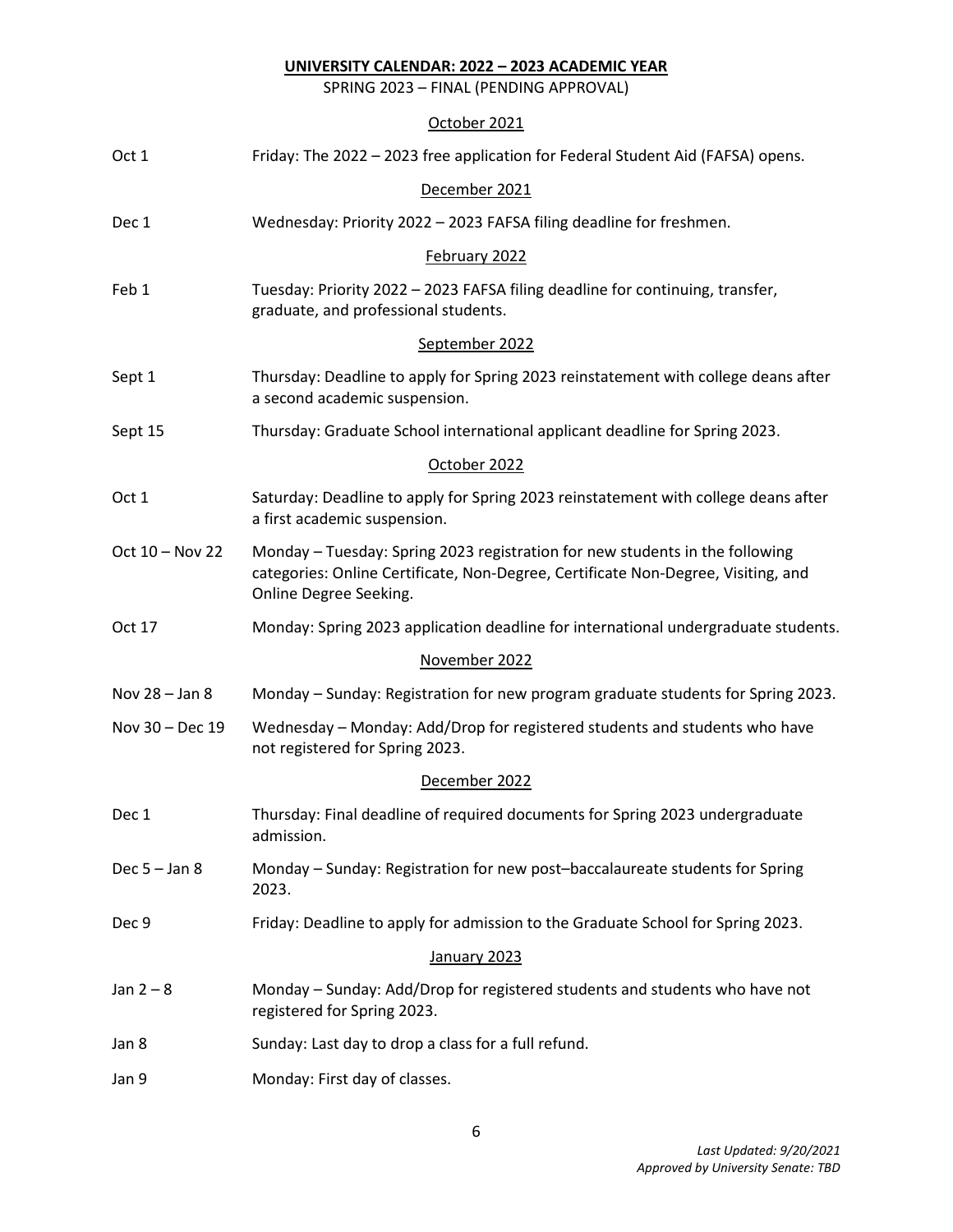SPRING 2023 – FINAL (PENDING APPROVAL)

| Jan 9 - 13       | Monday - Friday: Late registration for returning students and applicants cleared for<br>late admission. A late fee is assessed for students who register late.                                            |  |  |  |  |
|------------------|-----------------------------------------------------------------------------------------------------------------------------------------------------------------------------------------------------------|--|--|--|--|
| Jan 13           | Friday: Last day to add a class for Spring 2023.                                                                                                                                                          |  |  |  |  |
| Jan 13           | Friday: Last day to fully withdraw or reduce course load and receive an 80% refund.                                                                                                                       |  |  |  |  |
| Jan 16           | Monday: Martin Luther King Jr. Day (Holiday - Classes Do Not Meet).                                                                                                                                       |  |  |  |  |
| Jan 18           | Wednesday: Last day for employees to submit EEP form to Human Resource<br>Services to confirm Spring 2023 registration and tuition waiver.                                                                |  |  |  |  |
| Jan 22           | Sunday: First Spring 2023 payment deadline. If the total amount due is not paid, a<br>late payment fee of 1.5% of the amount past due will be assessed.                                                   |  |  |  |  |
| Jan 27           | Friday: Last day to drop a class without it appearing on a transcript.                                                                                                                                    |  |  |  |  |
| Jan 27           | Friday: Last day to change grading option (pass/fail to letter grade or letter grade to<br>pass/fail; credit to audit or audit to credit).                                                                |  |  |  |  |
|                  | February 2023                                                                                                                                                                                             |  |  |  |  |
| Feb 8            | Wednesday: Last day to fully withdraw or reduce course load and receive a 50%<br>refund.                                                                                                                  |  |  |  |  |
| Feb 9            | Thursday: Deadline for submission of application and all required documents to<br>appeal residency status for Spring 2023.                                                                                |  |  |  |  |
| Feb 20           | Monday: Last day for May degree doctoral candidates to submit a Notification of<br>Intent to schedule a final examination in the Graduate School.                                                         |  |  |  |  |
| Feb 22           | Wednesday: Monthly payment deadline. If the total amount due is not paid, a late<br>payment fee of 1.5% of the amount past due will be assessed.                                                          |  |  |  |  |
| Feb 27           | Monday: Midterm grade submission window opens.                                                                                                                                                            |  |  |  |  |
| Feb 27 - Apr 19  | Monday - Wednesday: Students cannot change academic majors.                                                                                                                                               |  |  |  |  |
|                  | <b>March 2023</b>                                                                                                                                                                                         |  |  |  |  |
| Mar $6 -$ Apr 18 | Monday - Tuesday: Fall 2023 and Summer 2023 registration for new students in the<br>following categories: Online Certificate, Non-Degree, Certificate Non-Degree,<br>Visiting, and Online Degree Seeking. |  |  |  |  |
| Mar 13           | Monday: Midterm grade submission window closes.                                                                                                                                                           |  |  |  |  |
| <b>Mar 13</b>    | Monday: Midterm of Spring 2023 (end of the ninth week of classes).                                                                                                                                        |  |  |  |  |
| Mar 13 - 18      | Monday - Saturday: Spring Break (Classes Do Not Meet).                                                                                                                                                    |  |  |  |  |
| Mar 22           | Wednesday: Monthly payment deadline. If the total amount due is not paid, a late<br>payment fee of 1.5% of the amount past due will be assessed.                                                          |  |  |  |  |
| Mar 27           | Monday: Last day to fully withdraw or reduce course load. After this date students<br>are only permitted withdraw for urgent non-academic reasons.                                                        |  |  |  |  |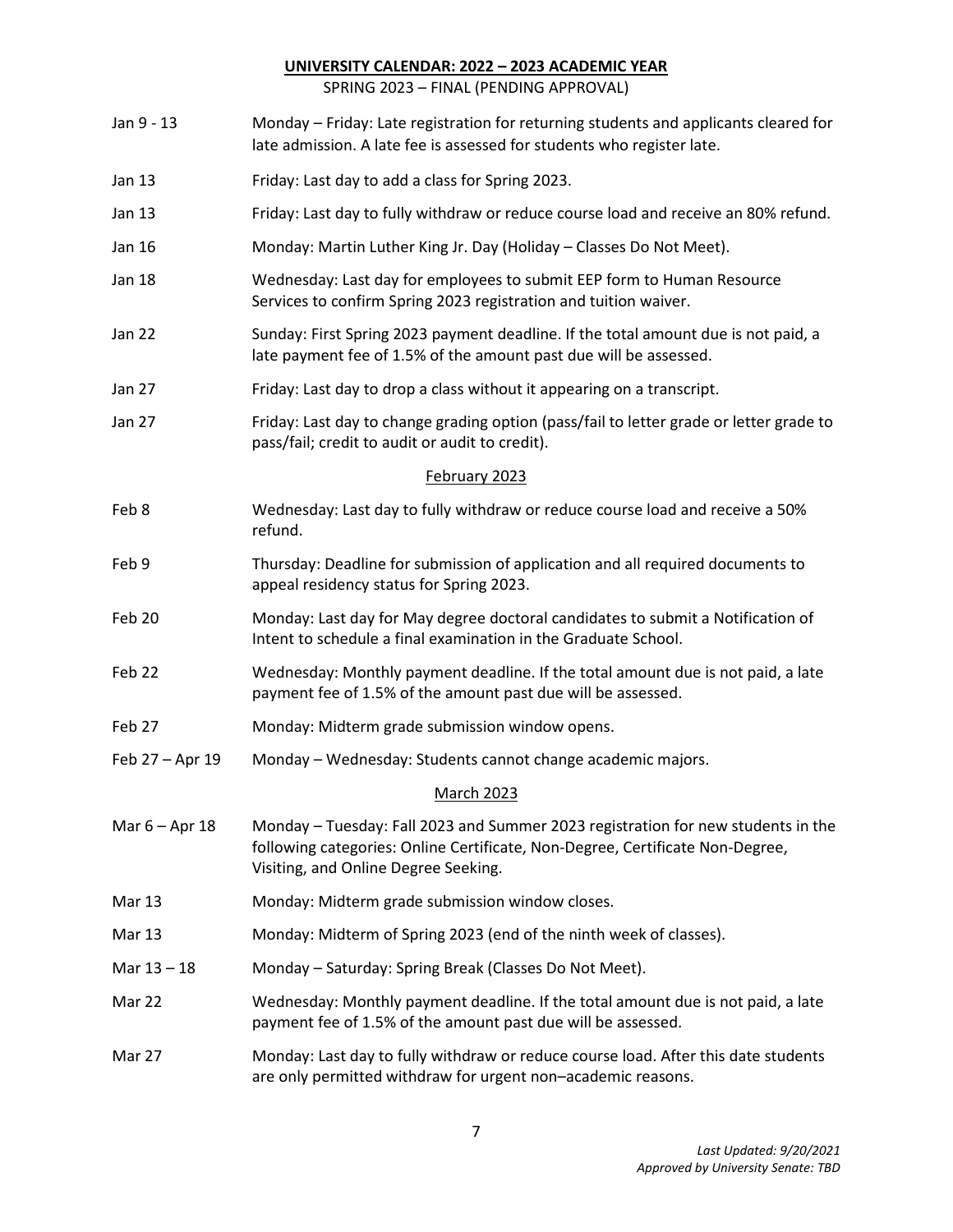SPRING 2023 – FINAL (PENDING APPROVAL)

| Mar 27 - Apr 18  | Monday - Tuesday: Priority registration for Fall 2023 and Summer 2023.                                                                                                                             |  |  |  |  |  |
|------------------|----------------------------------------------------------------------------------------------------------------------------------------------------------------------------------------------------|--|--|--|--|--|
|                  | <b>April 2023</b>                                                                                                                                                                                  |  |  |  |  |  |
| Apr 1            | Saturday: Last day for to apply for a May 2023 or August 2023 undergraduate or<br>graduate degree in myUK.                                                                                         |  |  |  |  |  |
| Apr 6            | Thursday: Last day candidates for a May 2023 graduate degree can schedule a final<br>examination in the Graduate School.                                                                           |  |  |  |  |  |
| Apr 15           | Saturday: Graduate School international applicant deadline for Fall 2023.                                                                                                                          |  |  |  |  |  |
| Apr 19 - June 18 | Wednesday - Sunday: Add/Drop for registered students and students who have not<br>registered for Spring 2023.                                                                                      |  |  |  |  |  |
| Apr 20           | Thursday: Last day candidates for a May 2023 graduate degree can sit for a final<br>examination.                                                                                                   |  |  |  |  |  |
| Apr 22           | Saturday: Monthly payment deadline. If the total amount due is not paid, a late<br>payment fee of 1.5% of the amount past due will be assessed.                                                    |  |  |  |  |  |
| Apr 24           | Monday: Final grade submission window opens.                                                                                                                                                       |  |  |  |  |  |
| Apr 26           | Wednesday: Last day of classes.                                                                                                                                                                    |  |  |  |  |  |
| Apr $24 - 26$    | Monday - Wednesday: Prep Days (Classes Meet).                                                                                                                                                      |  |  |  |  |  |
| Apr $27 - 28$    | Thursday - Friday: Reading Days (Classes Do Not Meet).                                                                                                                                             |  |  |  |  |  |
| Apr 28           | Friday: Last day for May 2023 degree candidates to submit thesis/dissertation (ETD)<br>for format review to the Graduate School via UKnowledge.                                                    |  |  |  |  |  |
|                  | May 2023                                                                                                                                                                                           |  |  |  |  |  |
| May $1 - 4$      | Monday - Thursday: Final Examinations.                                                                                                                                                             |  |  |  |  |  |
| May 5            | Friday: End of Spring 2023.                                                                                                                                                                        |  |  |  |  |  |
| May 5            | Friday: Last day for May 2023 degree candidates to submit a final revised<br>thesis/dissertation (EDT) for acceptance by the Graduate School (for those students<br>who first submitted April 28). |  |  |  |  |  |
| May $5 - 7$      | Friday - Sunday: May Commencement.                                                                                                                                                                 |  |  |  |  |  |
| May 8            | Monday: Final grade submission window closes at 12:00 p.m. (noon).                                                                                                                                 |  |  |  |  |  |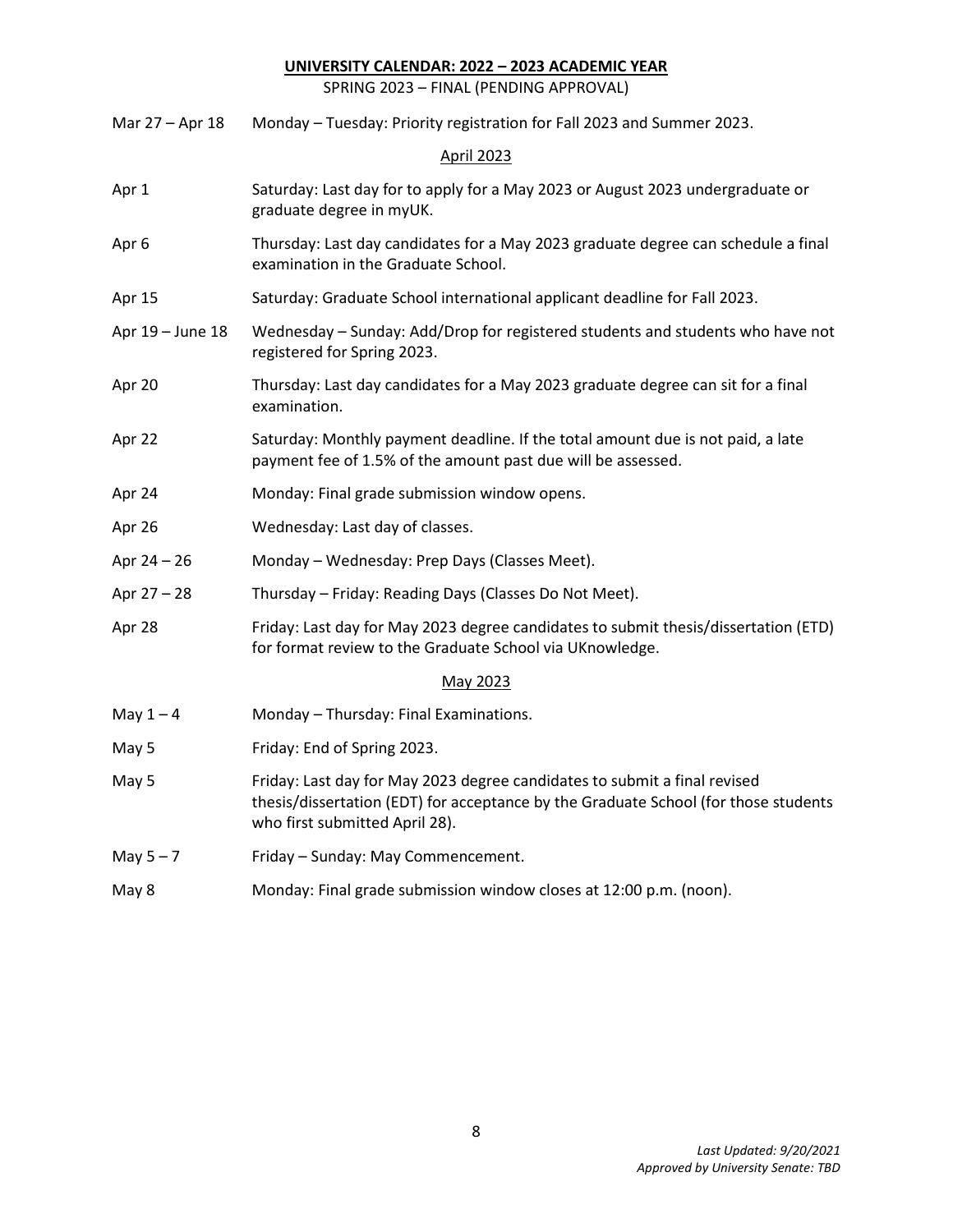SPRING 2023 – FINAL (PENDING APPROVAL)

|               | Mon. | Tues. | Wed. | Thurs. | Fri. | <b>Teaching Days</b> |    |
|---------------|------|-------|------|--------|------|----------------------|----|
| January       |      | 4     | 3    | 3      | 3    | January              | 16 |
| February      | 4    | 4     | 4    | 4      | 4    | February             | 20 |
| March         |      | 3     | 4    | 4      | 4    | March                | 18 |
| April         |      | 4     | 4    | 3      | 3    | April                | 18 |
| May           |      | 0     | 0    | 0      | 0    | May                  | 0  |
| <b>Totals</b> | 14   | 15    | 15   | 14     | 14   | Total                | 72 |

#### **SUMMARY OF TEACHING DAYS – SPRING 2023**

| <b>Teaching Days</b> |    |  |  |  |
|----------------------|----|--|--|--|
| 16<br>January        |    |  |  |  |
| February             | 20 |  |  |  |
| March                | 18 |  |  |  |
| April                | 18 |  |  |  |
| May                  | O  |  |  |  |
| Total                | 72 |  |  |  |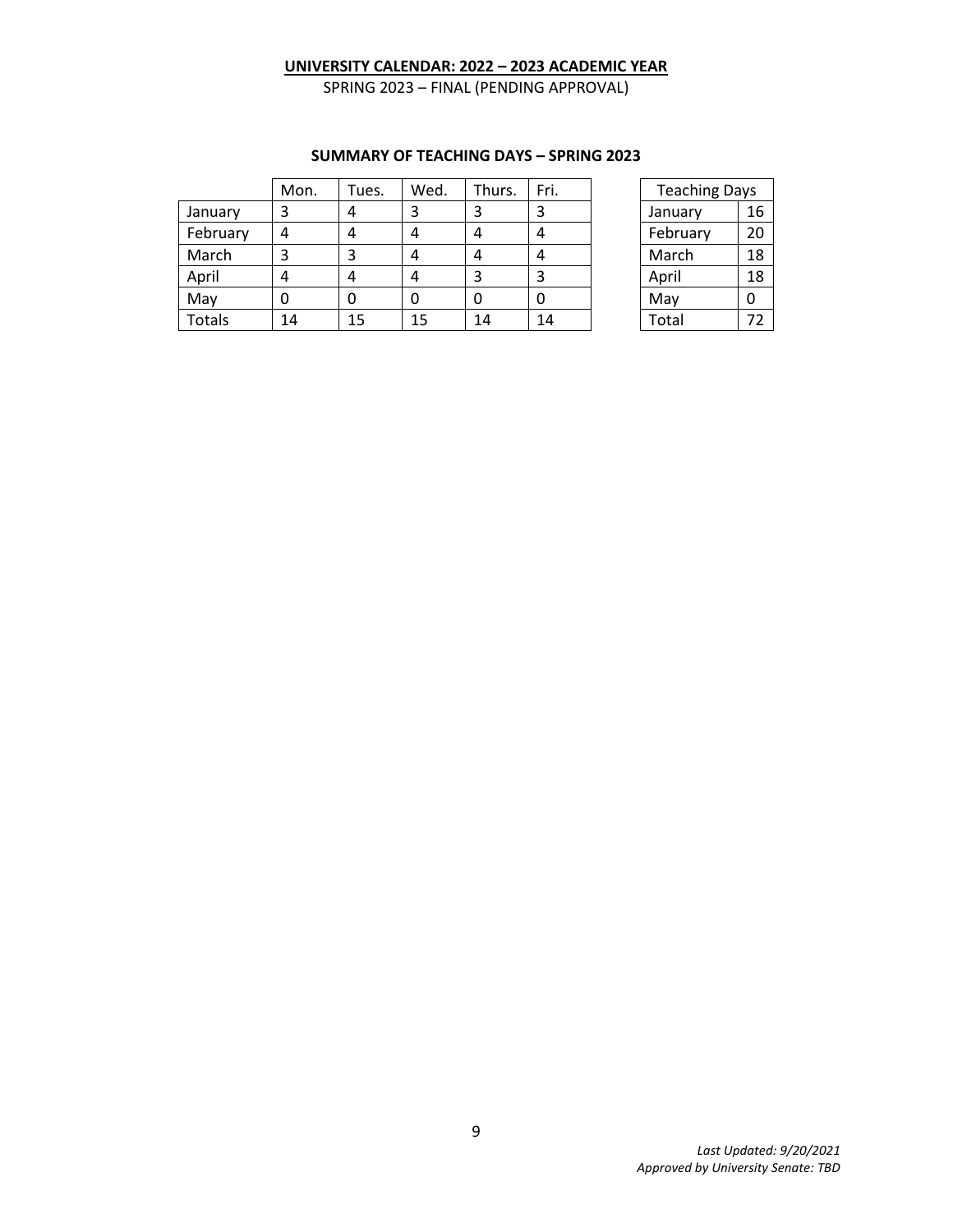SUMMER 2023 – FINAL (PENDING APPROVAL)

# October 2021

| Oct 1             | Friday: The 2022 - 2023 free application for Federal Student Aid (FAFSA) opens.                                                                                 |  |  |  |  |  |  |
|-------------------|-----------------------------------------------------------------------------------------------------------------------------------------------------------------|--|--|--|--|--|--|
| December 2021     |                                                                                                                                                                 |  |  |  |  |  |  |
| Dec 1             | Wednesday: Priority 2022 - 2023 FAFSA filing deadline for freshmen.                                                                                             |  |  |  |  |  |  |
|                   | February 2022                                                                                                                                                   |  |  |  |  |  |  |
| Feb 1             | Tuesday: Priority 2022 - 2023 FAFSA filing deadline for continuing, transfer,<br>graduate, and professional students.                                           |  |  |  |  |  |  |
| <b>April 2023</b> |                                                                                                                                                                 |  |  |  |  |  |  |
| Apr 1             | Saturday: Last day for to apply for a May 2023 or August 2023 undergraduate or<br>graduate degree in myUK.                                                      |  |  |  |  |  |  |
| Apr 15            | Saturday: Deadline to apply for admission to the Graduate School for Summer 2023.                                                                               |  |  |  |  |  |  |
| Apr 17            | Monday: Final deadline of required documents for Summer 2023 undergraduate<br>admission.                                                                        |  |  |  |  |  |  |
| Apr 19 - May 12   | Wednesday - Friday: Summer 2023 registration and add/drop continues for<br>students enrolled in Spring 2023.                                                    |  |  |  |  |  |  |
|                   | May 2023                                                                                                                                                        |  |  |  |  |  |  |
| May 14            | Sunday: Last day to drop a class for a full refund.                                                                                                             |  |  |  |  |  |  |
| May 15            | Monday: First day of classes.                                                                                                                                   |  |  |  |  |  |  |
| May $15 - 16$     | Monday - Tuesday: Late registration for returning students and applicants cleared<br>for late admission. A late fee is assessed for students who register late. |  |  |  |  |  |  |
| <b>May 17</b>     | Wednesday: Last day for employees to submit EEP form to Human Resource<br>Services to confirm Summer 2023 registration and tuition waiver.                      |  |  |  |  |  |  |
| May 22            | Monday: First Summer 2023 payment deadline. If the total amount due is not paid,<br>a late payment fee of 1.5% of the amount past due will be assessed.         |  |  |  |  |  |  |
| May 29            | Monday: Memorial Day (Holiday - Classes Do Not Meet).                                                                                                           |  |  |  |  |  |  |
| June 2023         |                                                                                                                                                                 |  |  |  |  |  |  |
| June 13           | Tuesday: Deadline for submission of application and all required documents to<br>appeal residency status for Summer 2023.                                       |  |  |  |  |  |  |
| June 19           | Monday: Juneteenth (Holiday - Classes Do Not Meet).                                                                                                             |  |  |  |  |  |  |
| June 20           | Tuesday: Last day for August degree doctoral candidates to submit a Notification of<br>Intent to schedule a final examination in the Graduate School.           |  |  |  |  |  |  |
| June 22           | Thursday: Monthly payment deadline. If the total amount due is not paid, a late<br>payment fee of 1.5% of the amount past due will be assessed.                 |  |  |  |  |  |  |